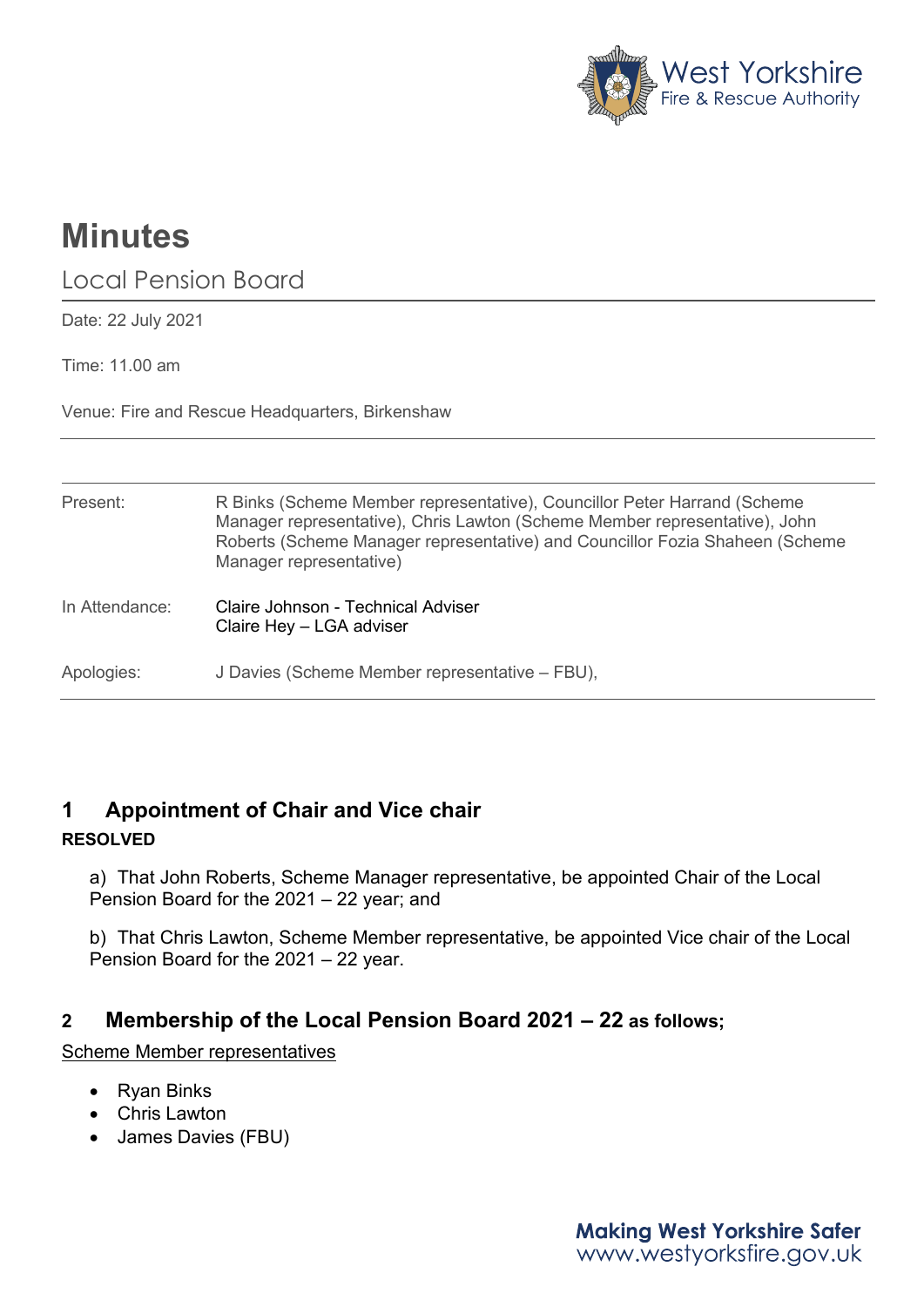Scheme Manager representatives

- Councillor Peter Harrand
- Councillor Fozia Shaheen
- John Roberts

#### **RESOLVED**

That the report be noted.

# **3 Urgent items**

None.

# **4 Admission of the public**

There were no items which required the exclusion of the public and press.

# **5 Declarations of interest**

There were no declarations of disclosable interest in any matter under consideration at the meeting.

# **6 Minutes of meetings held on 23 April 2021**

## **RESOLVED**

That the Minutes of the meeting held on 23 April 2021 be signed by the Chair as a correct record.

# **7 Terms of Reference – annual review**

Consideration was given to a report of the Monitoring Officer to review the Terms of Reference for the Local Pension Board which had been adopted by the West Yorkshire Fire and Rescue Authority.

Members debated the issue of business continuity and how this challenge might be overcome with the term between appointments to the Board extended to two years for all Members unless they resigned or were withdrawn from membership for any other reason during the course of that two-year term.

## **RESOLVED**

That the Human Resources Committee be asked to consider a proposal to amend the Terms of Reference for the Local Pension Board for recommendation as appropriate to the Full Authority as follows;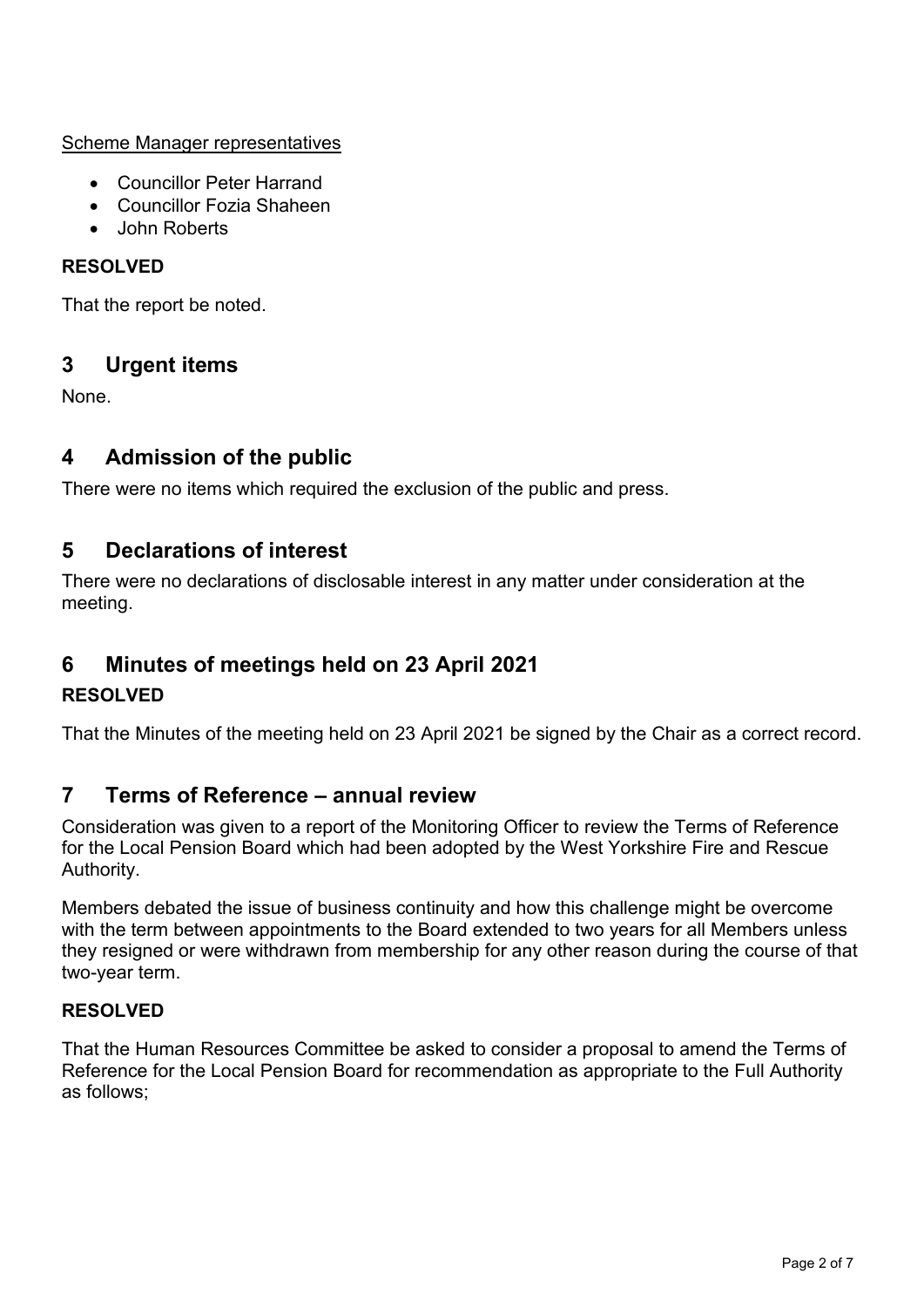#### Term of office

Each term of office for any member should be two years but may be terminated prior to the end of the term due to:

- a Scheme Member representative no longer being a member of any Firefighters' pension scheme (active, deferred or retired) or being a member of the body on which their appointment relied, or
- a Scheme Manager representative no longer holding the office or employment on which their appointment relied or no longer being a Member of the Fire Authority or no longer being appointed to the Board by the Fire Authority, or
- the representative no longer being able to demonstrate their capacity to attend and prepare for meetings or to participate in required training

Board Members may be re-appointed for more than one term of office following an approved appointment / nomination process.

# **8 Local Pension Board Annual Report 2020 – 21**

Members considered a report of the Monitoring Officer which advised that the Local Pension Board Annual Report 2020 – 21 had been formally submitted to the 9 July 2021 meeting of the Fire Authority's Human Resources Committee which had confirmed that the Board had acted within its Terms of Reference and in accordance with good governance principles during the 2020 – 21 municipal year.

#### **RESOLVED**

That the report be noted.

# **9 Local Pension Board Activity report**

Members considered a report submitted by the Chief Employment Services Officer concerning performance in key areas for the period 1 January 2021 to 30 June 2021.

It was reported that there was an inaccuracy in the figures at paragraph 2.7 relating to the number of opt-outs – there had been 6 between 1 January and 30 June 2021 (5 x males of which 1 was in the 41 – 50 age bracket and 4 in the  $51 - 60$  bracket, and 1 female in the  $18 - 30$ bracket).

Members raised the following specific issues;

- the accuracy of the data at paragraph 2.2 relating to the number of pensioner members across the various schemes between December 2020 and June 2021
- detail of the specific pension schemes for those who had joined a scheme during the same period

#### **RESOLVED**

That the report be noted.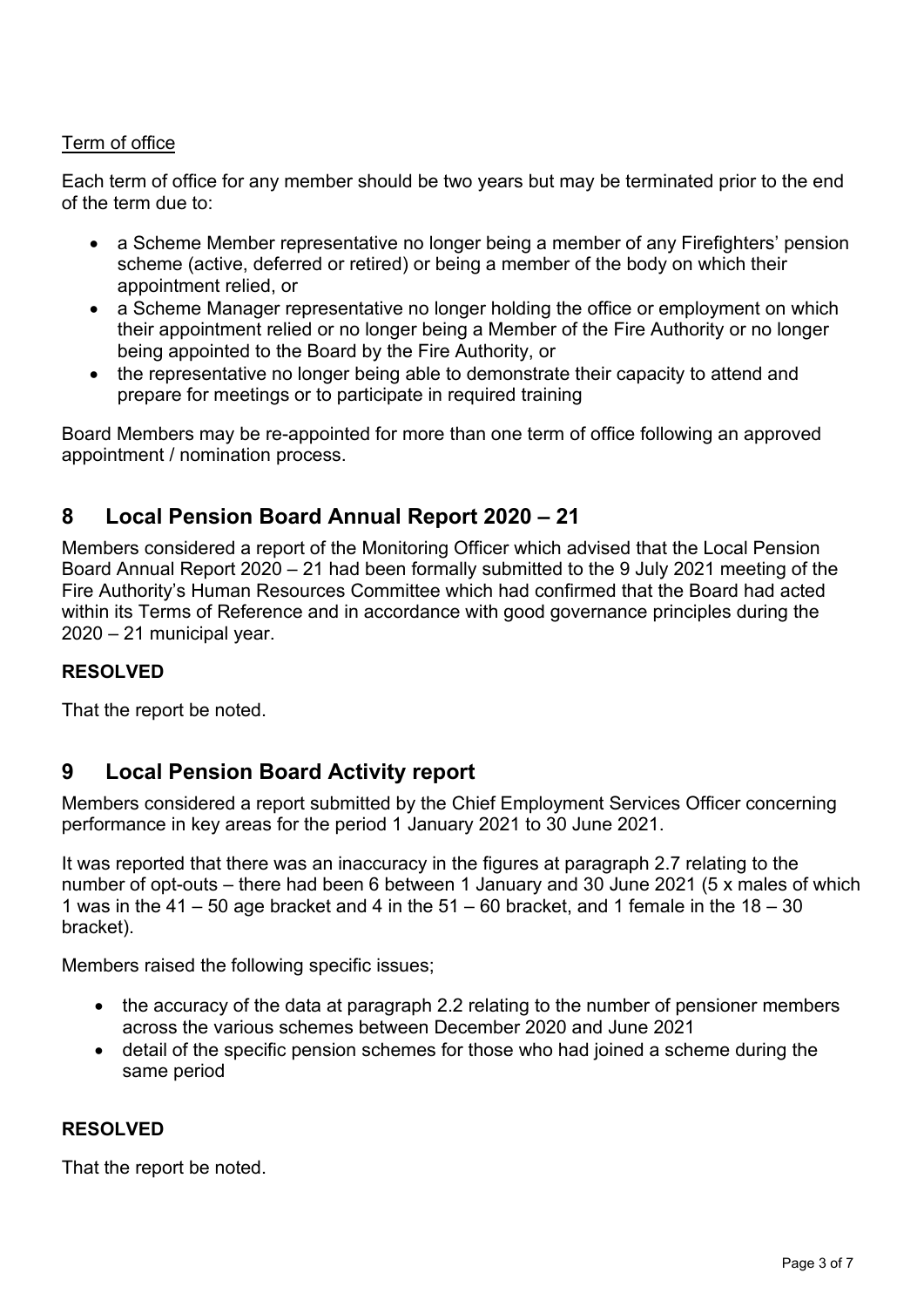# **10 Scrutiny and review**

The Chief Employment Services Officer submitted information on the following areas for scrutiny and review;

- Discretions made by the Scheme Manager none reported for the year to date
- Breaches register none identified during the relevant period
- Pension Risk register attached at Annex C to the report
- Compliance deadlines detail of the different compliance deadlines
- Annual Benefit statement survey responses to the survey were detailed in the report now submitted, and
- Pensions administration audit opinion given of substantial assurance

In response to a concern raised about resilience within the West Yorkshire Fire and Recue Service pensions team, it was reported that one of the Brigade's HR Business Partners was currently being trained to be able to support the team as appropriate. There was also a national resource through the practitioners' group and from the Local Government Association Pensions Adviser.

It was further confirmed that the risks of the financial implications of, and of actions which had to be taken in respect of, the pensions remedy had been incorporated into the corporate risk register rather than that of the Pension Board.

Further to a member request about the status of the Annual Benefit Statements it was confirmed that the data had been sent to the administrator (West Yorkshire Pension Fund) as checked and verified and it was anticipated that they would be circulated by the deadline of 31 July 2021.

#### **RESOLVED**

- a) That the report be noted;
- b) That the increased risk of a breach in relation to the pensions remedy be confirmed as a specific risk on the corporate risk register, and
- c) That the final report of the Internal Auditor into the Brigade's pensions administration (in receipt of a substantial assurance opinion) be reported to the next meeting.

## **11 Pension Ombudsman – update**

Members received a report of the Chief Employment Services Officer which presented one relevant sample case reviewed and upheld by the Pension Ombudsman since the date of the last meeting as follows;

• Mr S (The new Firefighters' Pension Scheme (Wales) 2007 - modified section for retained firefighters) – late submission of paperwork. The appeal was upheld and the relevant Authority was instructed to enrol the individual into the Retained Duty System scheme as the order had not be complied with in a consistent manner.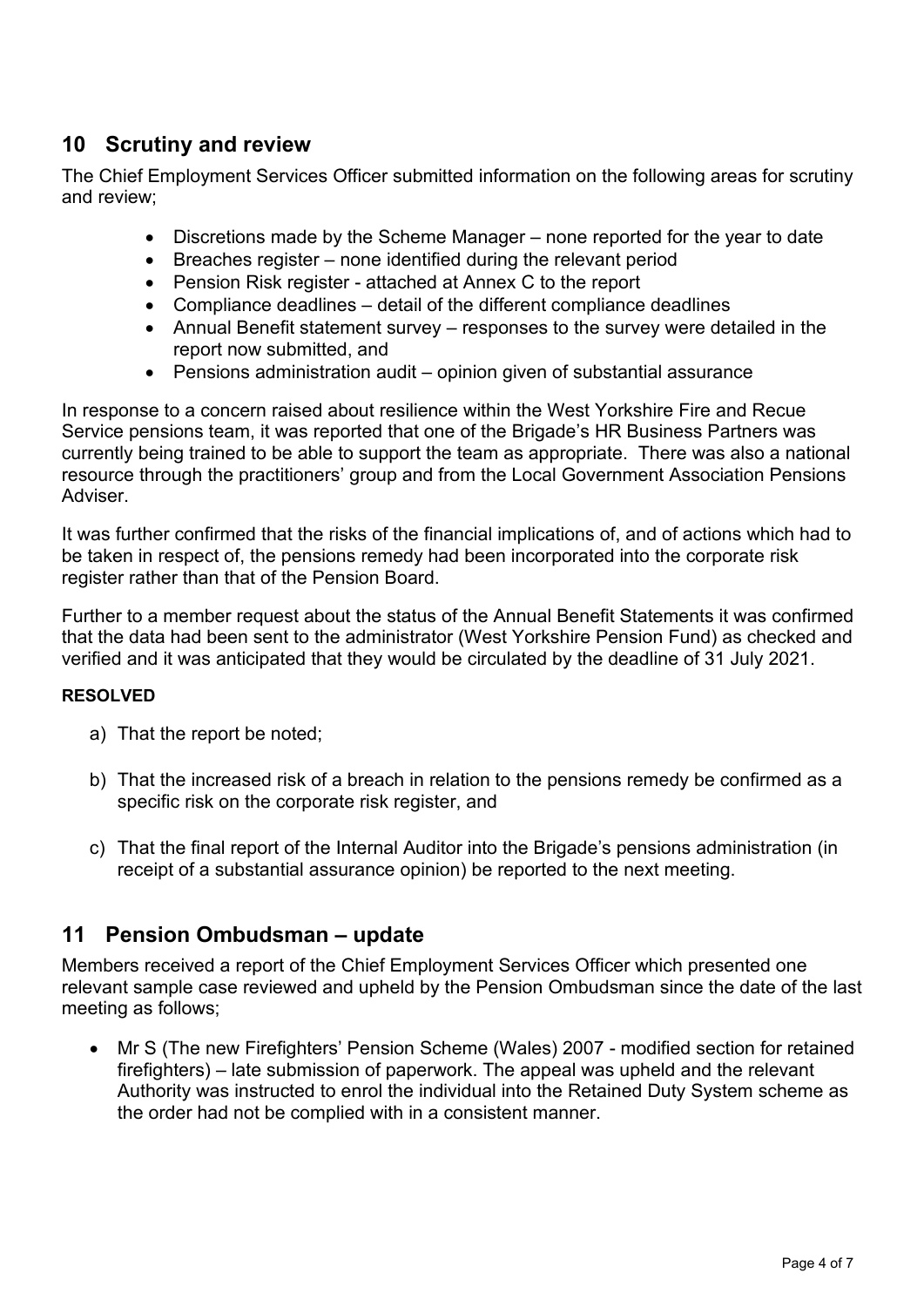#### **RESOLVED**

That the report be noted.

# **12 Legislative update**

The Chief Employment Services Officer submitted a report which provided an update with regard to the following;

- Pension remedy work ongoing in conjunction with Kirklees MC (payroll administrator). Central government grant received to cover costs associated with the work to remedy payments
- Revised immediate detriment guidance original decision made in December 2020 not to use the guidance was reversed in April 2020 following the failure of an appeal by Fire Authorities in respect of government's reliance on the Equalities Act for non-claimants. Revised guidance was published by the Home Office in June 2021. The revised guidance contradicted some of the practices followed by WYFRS, these cases centre around pension holidays and contribution refunds. Cases to be revised once final legislation was published.
- Retained Duty System pension scheme (modified) entitlement of retained firefighters to join a pension scheme from the start of employment. It was reported by way of an update was given to members that the Home Office had applied for a "stay" in the application of a settlement exercise and it was not anticipated that this would commence for a further 12 – 18 months. There remained some concerns around consultation with the relevant representative bodies, about the implications of GDPR regulations and also relating to the availability of data (confirmed by the Local Government Pensions Adviser present at the meeting that this would likely relate to those in employment in the year 2000)
- Exit payments in the public sector withdrawal of the Restriction of Public Sector Exit Payments Regulations 2020. Consultation on future proposals in progress.

#### **RESOLVED**

That the report be noted.

## **13 Scheme Advisory Board Minutes**

#### **RESOLVED**

That the Minutes of the Scheme Advisory Board at meetings held on 16 February, 18 March and 24 June 2021 be noted.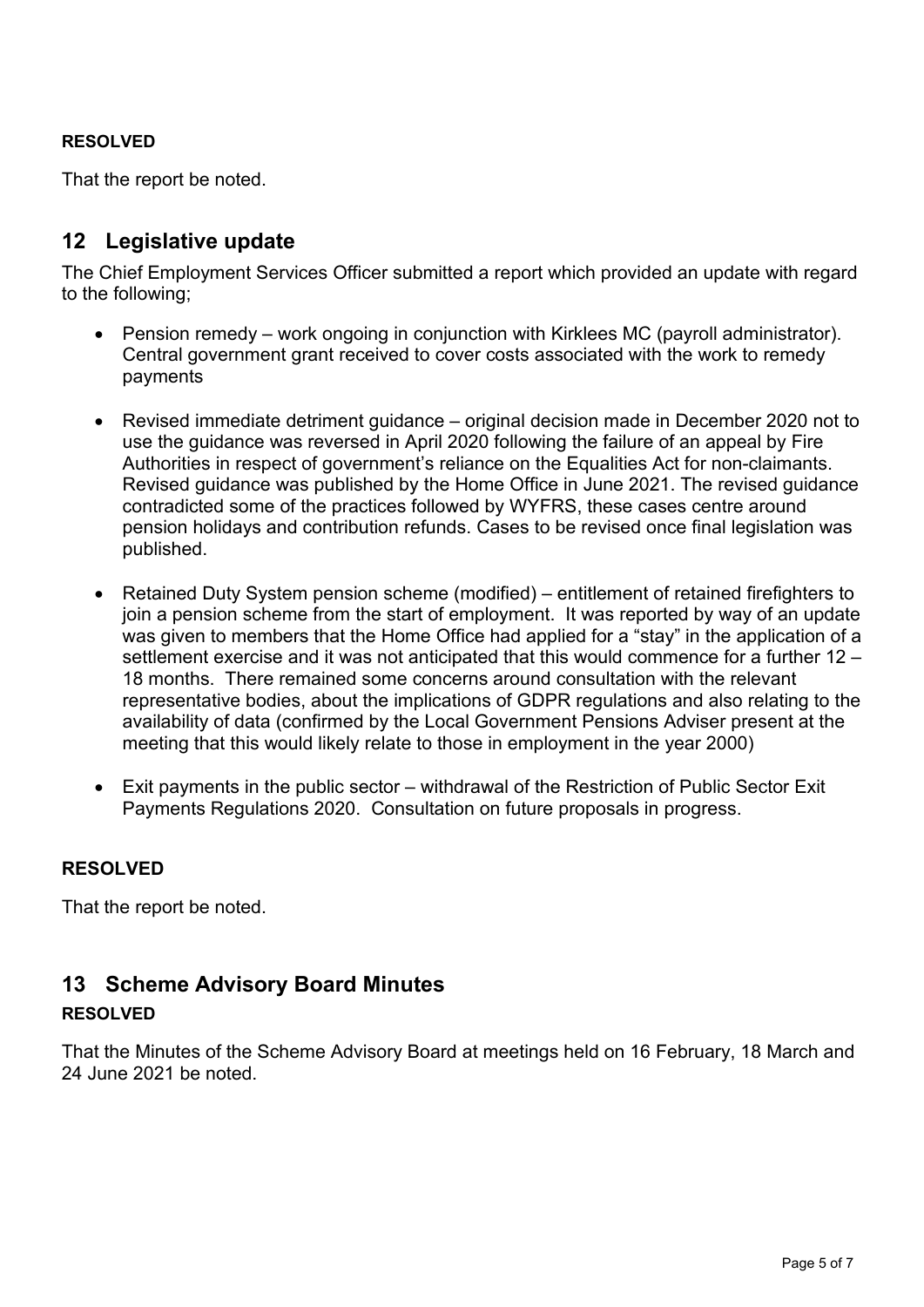# **14 West Yorkshire Pension Fund – key performance indicators**

Consideration was given to a report of the Chief Employment Services Officer which advised of West Yorkshire Pension Fund (WYPF) performance in key areas for the period 1 January – 30 June 2021.

Members were advised that, in addition to concerns as to the accuracy of some of the data (to be verified), there had been seven areas of concern during the reporting period as follows where targets had not been met:

- Age 55 increase to pension
- NI adjustment to pension at State Pension Age
- Spouse potential
- Deferred benefits set up on leaving
- Actual transfer-ins
- Department for Work and Pensions request for information, and
- Initial letter Death on Deferred

#### **RESOLVED**

That the performance of West Yorkshire Pension Fund in key areas be noted.

## **15 Firefighters' Pension Scheme remedy self-assessment survey response**

The Chief Employment Services Officer submitted a report which advised the Board of the Scheme Manager's response to the remedy self-assessment survey commissioned by the Local Government Association to inform them of the systems in place in respect of the Sargeant and O'Brien remedies.

#### **RESOLVED**

That the report be noted.

## **16 Firefighter Pensions England bulletins update**

Consideration was given to the content of bulletins 41 - 46, which had been circulated to Members upon issue by the Scheme Advisory Board (SAB).

The following issues were highlighted with current status information;

- Six key processes factsheet
- Draft data collection guidance complete
- Submission of audited and un-audited pensions income/expenditure data in respect of the top-up grant claim to the Home Office – complete
- Familiarisation with data collection tools and consideration of additional resources required – complete
- Assurance that projections for protected members did not include final salary benefits after 31 March 2022 – complete
- Return of completed IDRP data template complete, and
- Submission of SAB remedy self-assessment survey complete (Min No. 15 refers)